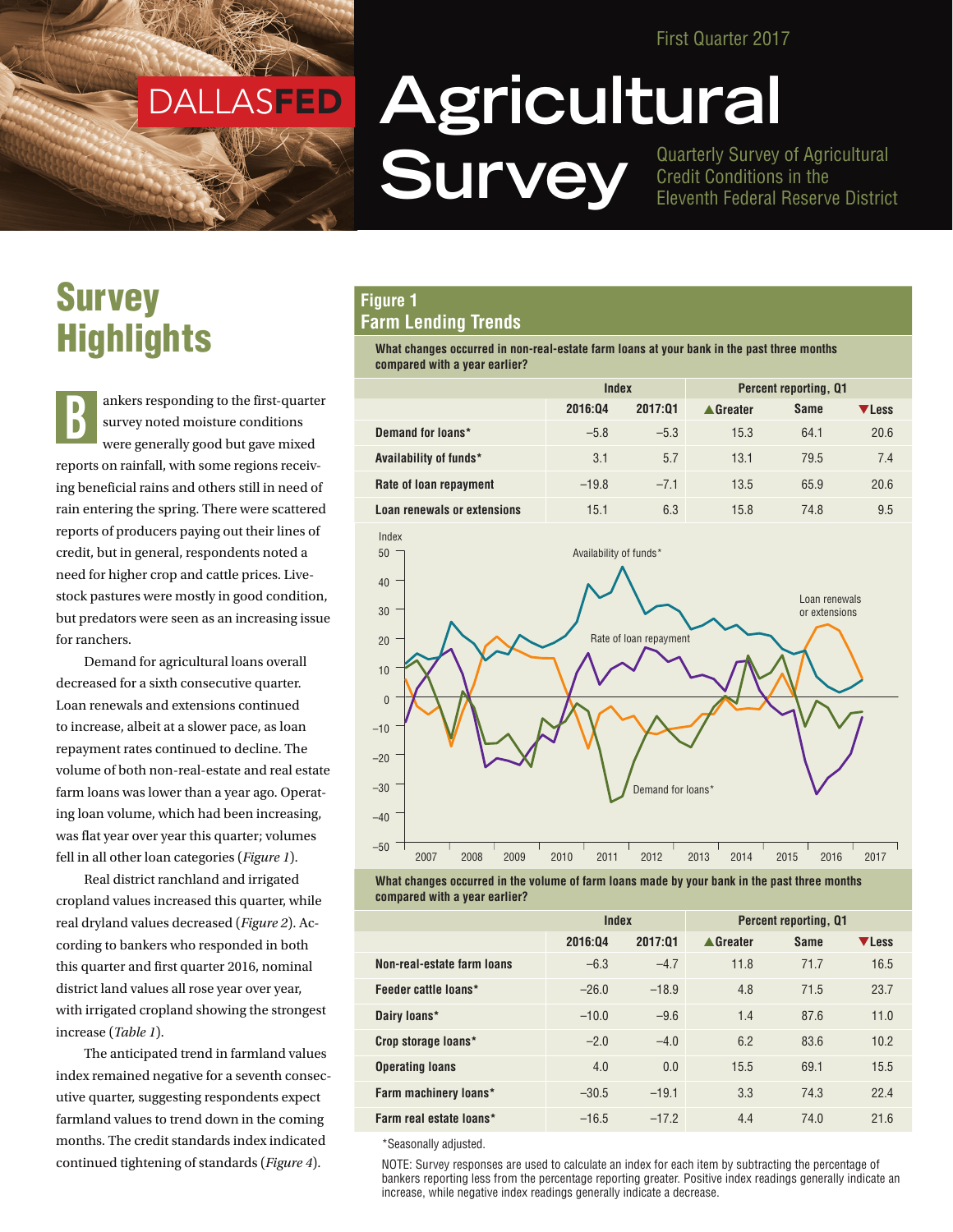# **Quarterly Comments**

## **District bankers were asked for additional comments concerning agricultural land values and credit conditions. These comments have been edited for publication.**



#### Region 1 • Northern High Plains

 $\triangleright$  Our livestock producers are still sitting on the sidelines due to the volatility in prices, and our crop producers are still feeling the effects from the low prices.

Region 2 • Southern High Plains

 $\triangleright$  2016 was a very good year for most of our customers. We still had a few that didn't get the rains last summer and they were okay, just not great. There were greater-than-normal pay downs on carryover and equipment notes, but there is some interest now in purchasing equipment. However, lenders and producers will face uncertainty in commodity prices.

 $\triangleright$  South Plains cotton producers experienced unexpectedly better results. Although there were delays in harvest and ginning backlogs, yields were almost universally better than expected. Prices were also higher than planned (about 70 cents per pound vs. 63 cents originally projected). As a consequence, all our customers are paying out their farm lines. This is the first year in several this has occurred. Cattle feeders are still licking their wounds, although recent closeouts are in the black for the first time in almost two years. Subsoil moisture is good. So, things are a little more positive.

#### Region 3 • Northern Low Plains

 $\blacktriangleright$  The unstable political environment, with threats of disrupting trade agreements, has created volatile commodity prices. Producers struggle to find profitable crop scenarios, and the uncertainty of the markets compounds their planning issues.

#### Region 4 • Southern Low Plains

 $\blacktriangleright$  Producers and bankers are so excited because they paid out. Already, producers are planning on buying new strippers, etc. In the spring, we were all looking for a good farm sale to sell equipment. Now it is vehicle and equipment upgrades.

#### Region 5 • Cross Timbers

 $\blacktriangleright$  Farmers are beginning to plow. Moisture has been decent, but rain is needed. The recent drop in cattle prices has had an impact on most ranchers' profitability.

 $\blacktriangleright$  Everything is greening up a little early this year. A mild February led to less hay being fed in general, and most now have a large amount carried over and the price is down considerably. We still have good moisture conditions with good grazing on winter pastures, and most ponds and lakes are still full or close to it.

#### Region 6 • North Central Texas

 $\triangleright$  Grain prices need to increase as inputs are still high, especially seed and tech fees. Cattle prices need improvement as well. Two poor years in a row is not good.

 $\blacktriangleright$  Farmers have had two bad crop years in a row due to too little or too much rain. Calf prices are still off of their highs.

 $\blacktriangleright$  There should be an abundance of heavy calves going to market in the first half of 2017.

 $\blacktriangleright$  General agricultural conditions are currently putting stress on farmers and ranchers in our area. Commodity prices must stabilize at higher levels for the overall agricultural environment to improve. Most farmers and ranchers in our area subsidize their agriculture operations with outside family income from other employment.

#### Region 7 • East Texas

 $\blacktriangleright$  The cattle market is still relatively volatile. We certainly would not hesitate to make a livestock loan; however, the collateral coverage requirement is somewhat more stringent at this time.

#### Region 8 • Central Texas

 $\blacktriangleright$  Spring is coming fast, and it looks to be an excellent growing year if this holds together in the summer months. Hay feeding has slowed down with warmer weather. Farmers got a little delay in planting due to rains, but most have their corn in the ground and are ready to go. Cattle prices keep climbing, with special cow/heifer sales in the area showing big gains as ranchers are showing more optimism in buying replacement cattle for the year. The real estate market seems to have cooled off for a while as people wait to see what will happen with the economy and other situations facing the new president.

 $\blacktriangleright$  Pasture conditions are very good, with adequate rainfall; cattle prices are weaker but seeing a trend toward strengthening.

### Regions of the Eleventh Federal Reserve District

#### Region 9 • Coastal Texas

 $\blacktriangleright$  Cattle prices have stabilized. The cost of crop production equals or exceeds sales proceeds and government payments.

 $\blacktriangleright$  Rain in last 14 days has dramatically helped the overall conditions of planted crops in the area or preplanting conditions. There is a smaller-thanaverage amount of wheat plantings this year. Cotton and grain acreages will be back to average acres from prior to 2013. Most rotations will be back to normal, and some are trending a little heavier to the cotton side. Cotton prices are the key component to planting increases that make some profitability sense. The majority of grain has been planted, and cotton had been started prior to the rains. Hay sales had spikes in the last three months, with pasture condition being at average to below average in some areas. Supplementing of cattle was also increasing with spring calving starting. Pastures are starting to show improvement from recent rains, with ample moisture to allow for grass growth. The cattle market in our area has had moderate cattle sales with holdovers from 2016 calves. Cattle prices at local auction have been stable. Replacements are being held back in order to restock pastures, replace normal culled animals or sell at private treaty.

#### Region 11 • Trans-Pecos and Edwards Plateau

 $\triangleright$  Cattle prices have strengthened a bit in the last quarter, and sheep and goat prices are strong. Rangeland is in pretty good condition going into the spring due to a relatively mild, wet winter. With a bit of rain in a timely manner, 2017 could be a good year for livestock producers in the Edwards Plateau region. Predators continue to be a real problem for sheep and goat producers and, because of that fact, many ranchers have just gotten out of the business due to the cost of trying to combat the coyotes,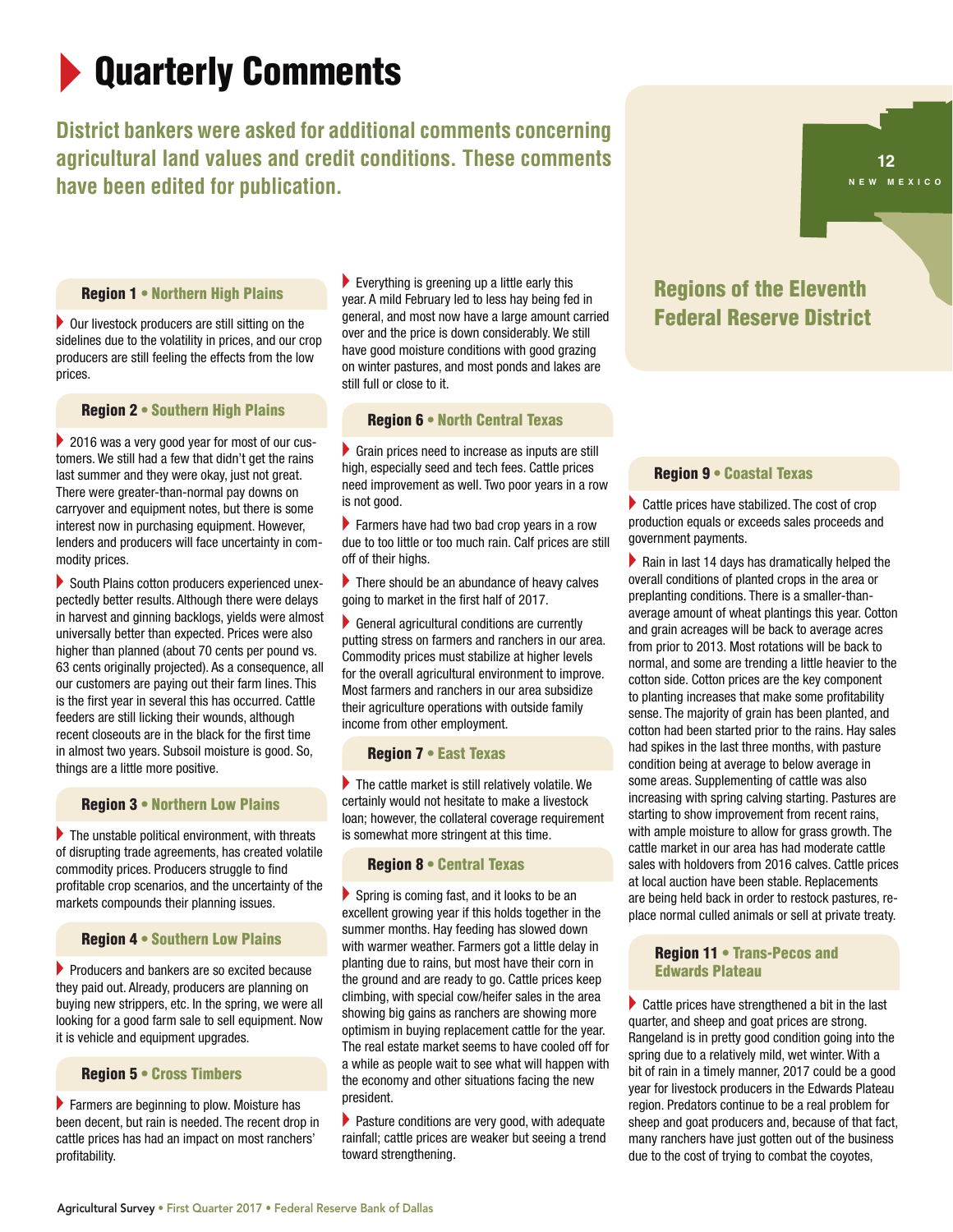

bobcats and hogs. It is an issue that actually threatens the sheep and goat industry's future.

 $\blacktriangleright$  Moisture conditions are good—should have a good spring. Livestock markets remain stable.

 $\blacktriangleright$  Pasture conditions are very good with good ground moisture, which should make for a very good spring. Markets for sheep and goats remain good, with a lot of producers moving to hair sheep from wool sheep. A number of producers are taking advantage of the pullback in cow prices in the last year to stock pastures that have abundant grazing available. Predators remain one of the main problems, including coyotes, bobcats and even reports of gray fox issues, as well as the exploded feral hog population and their destruction of fences, waterings and pastures.

#### Region 12 • Southern New Mexico

 $\blacktriangleright$  Livestock yearling operations and crop production continue to struggle with maintaining profitable margins. Dry weather is taking a toll on dryland wheat production, and dryland spring crops need more moisture to begin planting. Ranch sales seem to be slowing.

|                         |                                             | Banks <sup>1</sup>  | Average<br>value <sup>2</sup> | Percent change<br>in value from<br>previous year <sup>3</sup> |
|-------------------------|---------------------------------------------|---------------------|-------------------------------|---------------------------------------------------------------|
|                         | <b>Cropland-Dryland</b>                     |                     |                               |                                                               |
|                         | District*                                   | 102                 | 1,793                         | 4.6                                                           |
|                         | Texas*                                      | 93                  | 1.817                         | 3.9                                                           |
| 1                       | Northern High Plains                        | 12                  | 904                           | $-1.1$                                                        |
| $\mathbf{2}$            | Southern High Plains                        | 11                  | 773                           | 19.7                                                          |
| 3                       | Northern Low Plains*                        | 7                   | 778                           | 2.8                                                           |
| 4                       | Southern Low Plains*                        | 6                   | 1,075                         | 17.7                                                          |
| 5                       | <b>Cross Timbers</b>                        | 5                   | 1,530                         | $-1.7$                                                        |
| 6                       | <b>North Central Texas</b>                  | 18                  | 2,772                         | 0.6                                                           |
| $\overline{ }$          | East Texas*                                 | 6                   | 2,733                         | $-4.1$                                                        |
| 8                       | <b>Central Texas</b>                        | 15                  | 3,607                         | 2.4                                                           |
| 9                       | <b>Coastal Texas</b>                        | 5                   | 2,500                         | 2.6                                                           |
| 10                      | South Texas                                 | n.a.                | n.a.                          | n.a.                                                          |
| 11                      | Trans-Pecos and Edwards Plateau             | 6                   | 1,575                         | 12.9                                                          |
| 12                      | Southern New Mexico                         | n.a.                | n.a.                          | n.a.                                                          |
| 13                      | Northern Louisiana                          | 7                   | 2,450                         | 18.7                                                          |
|                         | Cropland-Irrigated                          |                     |                               |                                                               |
|                         | District*                                   | 75                  | 2,489                         | 7.8                                                           |
|                         | Texas*                                      | 64                  | 2,270                         | 8.4                                                           |
| 1                       | Northern High Plains                        | 12                  | 2,063                         | $-1.8$                                                        |
| $\mathbf{2}$            | Southern High Plains                        | 11                  | 1,718                         | 10.3                                                          |
| 3                       | Northern Low Plains*                        | 5                   | 1,885                         | 15.2                                                          |
| 4                       | Southern Low Plains                         | 6                   | 1,367                         | 11.9                                                          |
| 5                       | <b>Cross Timbers</b>                        | 3                   | 2,717                         | $-3.0$                                                        |
| 6                       | <b>North Central Texas</b>                  | 5                   | 3,130                         | 9.5                                                           |
| 7                       | East Texas                                  | 3                   | 3,067                         | 0.0                                                           |
| 8                       | <b>Central Texas</b>                        | 10                  | 4,435                         | 7.9                                                           |
| 9                       | <b>Coastal Texas</b>                        | n.a.                | n.a.                          | n.a.                                                          |
| 10                      | South Texas                                 | n.a.                | n.a.                          | n.a.                                                          |
| 11                      | Trans-Pecos and Edwards Plateau             | 5                   | 2,900                         | 25.0                                                          |
| 12<br>13                | Southern New Mexico<br>Northern Louisiana   | 4                   | 3,750                         | 0.0                                                           |
|                         |                                             | $\overline{7}$      | 3.321                         | 14.9                                                          |
|                         | <b>Ranchland</b>                            |                     |                               |                                                               |
|                         | District*                                   | 111                 | 1,721                         | 1.9                                                           |
|                         | Texas*                                      | 102                 | 2,050                         | 2.0                                                           |
| 1                       | Northern High Plains                        | 12                  | 696                           | 0.0                                                           |
| $\overline{2}$          | Southern High Plains                        | 8<br>$\overline{7}$ | 719                           | 0.0                                                           |
| 3<br>4                  | Northern Low Plains<br>Southern Low Plains* |                     | 814                           | 0.5                                                           |
| 5                       | <b>Cross Timbers</b>                        | 6<br>8              | 1,162                         | 8.0                                                           |
| 6                       | <b>North Central Texas</b>                  | 19                  | 1,969<br>2,705                | 5.9<br>2.5                                                    |
| $\overline{\mathbf{r}}$ | East Texas                                  | 8                   | 2,606                         | $-7.4$                                                        |
| 8                       | <b>Central Texas</b>                        | 16                  | 4,869                         | 9.3                                                           |
| 9                       | <b>Coastal Texas</b>                        | $\overline{4}$      | 2,788                         | 3.3                                                           |
| 10                      | South Texas                                 | n.a.                | n.a.                          | n.a.                                                          |
| 11                      | Trans-Pecos and Edwards Plateau             | 12                  | 1,783                         | 0.5                                                           |
|                         | <b>12</b> Southern New Mexico               | 3                   | 308                           | 0.0                                                           |

\*Seasonally adjusted.

<sup>1</sup> Number of banks reporting land values.

2 Prices are dollars per acre, not adjusted for inflation.

3 Not adjusted for inflation and calculated using responses only from those banks reporting in both the past and current quarter.

**13** Northern Louisiana 6 1,808 3.0

n.a.—Not published due to insufficient responses but included in totals for Texas and district.

#### **Table 1 Rural Real Estate Values—First Quarter 2017**